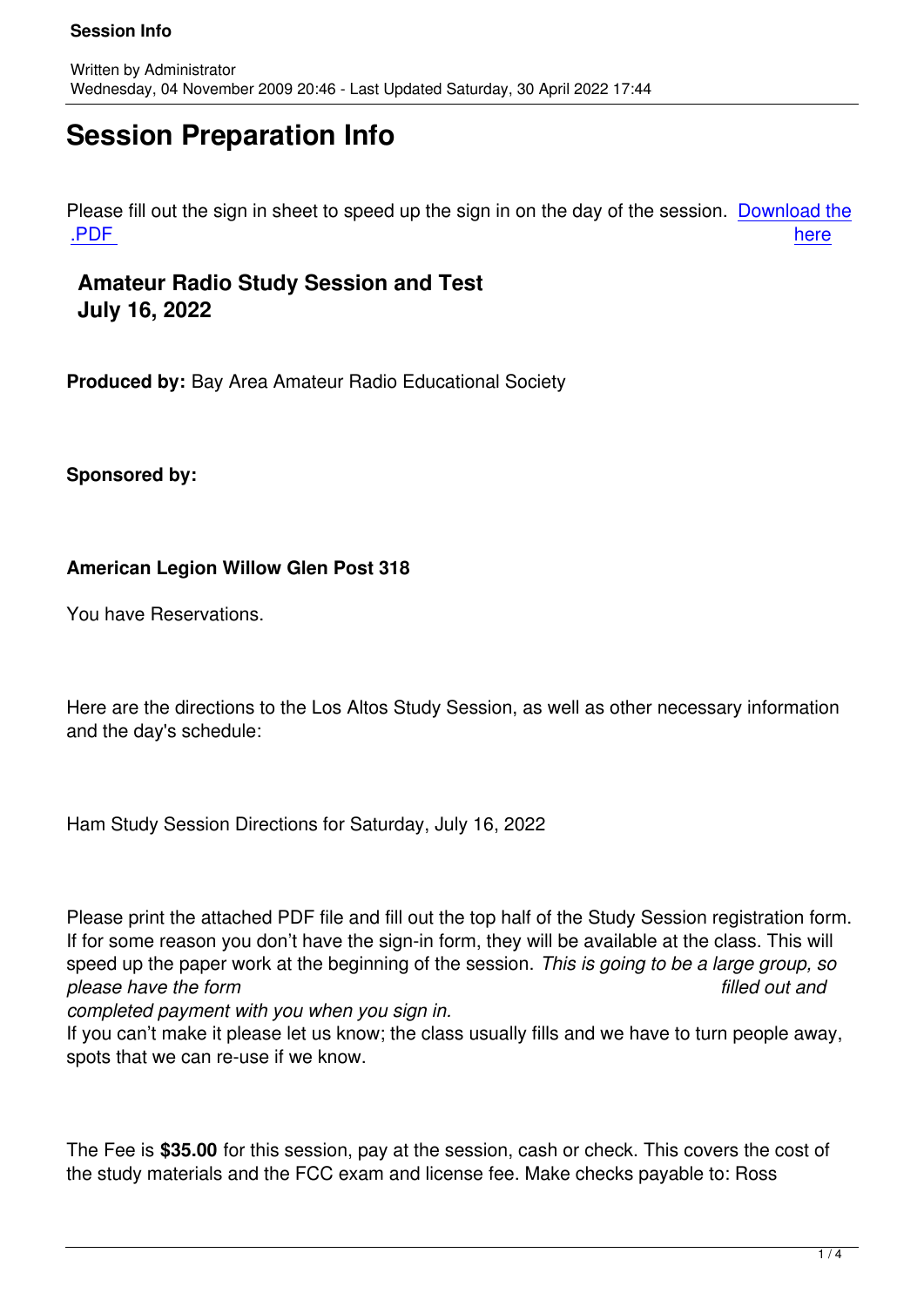Peterson.

Bring the sign-in form and check or cash with you. Please don't mail or fax them in.

*We MUST check 2 forms of ID, one must be a picture ID. You MUST have your FCC FRN available for the license application, the application can't be processed without it.*

*Effective 05/20/2021 you MUST obtain an FRN (FCC Registration Number) in order to obtain an amateur radio license. ( FCC FRN Requirements Info )* 

*[The](index.php?option=com_content&view=article&id=98&Itemid=89) FCC has created a YouTube video to demonstrate how to obtain an FRN.*

*The link to the video is here: https://www.youtube.com/watch?v=7a4doKEPN5M*

*You may go the FCC website at: https://www.fcc.gov/new-users-guide-getting-started-universa l-licensing-system-uls to register for a FRN (you will need to give them your Social Security Number).*

For those of you who don't have a sponsor, leave that part blank, we will help you locate a sponsor at the session.

#### **If you have a current amateur Radio license and are planning to upgrade, please bring a copy of your current license that we can keep to send in with your upgrade package.**

If you wish to take the Extra exam, you MUST study prior to the session. The question pool is too large to cover in one day of study. Feel free to join us for additional study and bring your study materials. the exam fee is \$14.00.

The building will be open at 8:00 AM and we will start sign-in then. The session introduction will start promptly at 8:30. Please don't be late, if you miss the orientation it will be extremely difficult to catch up.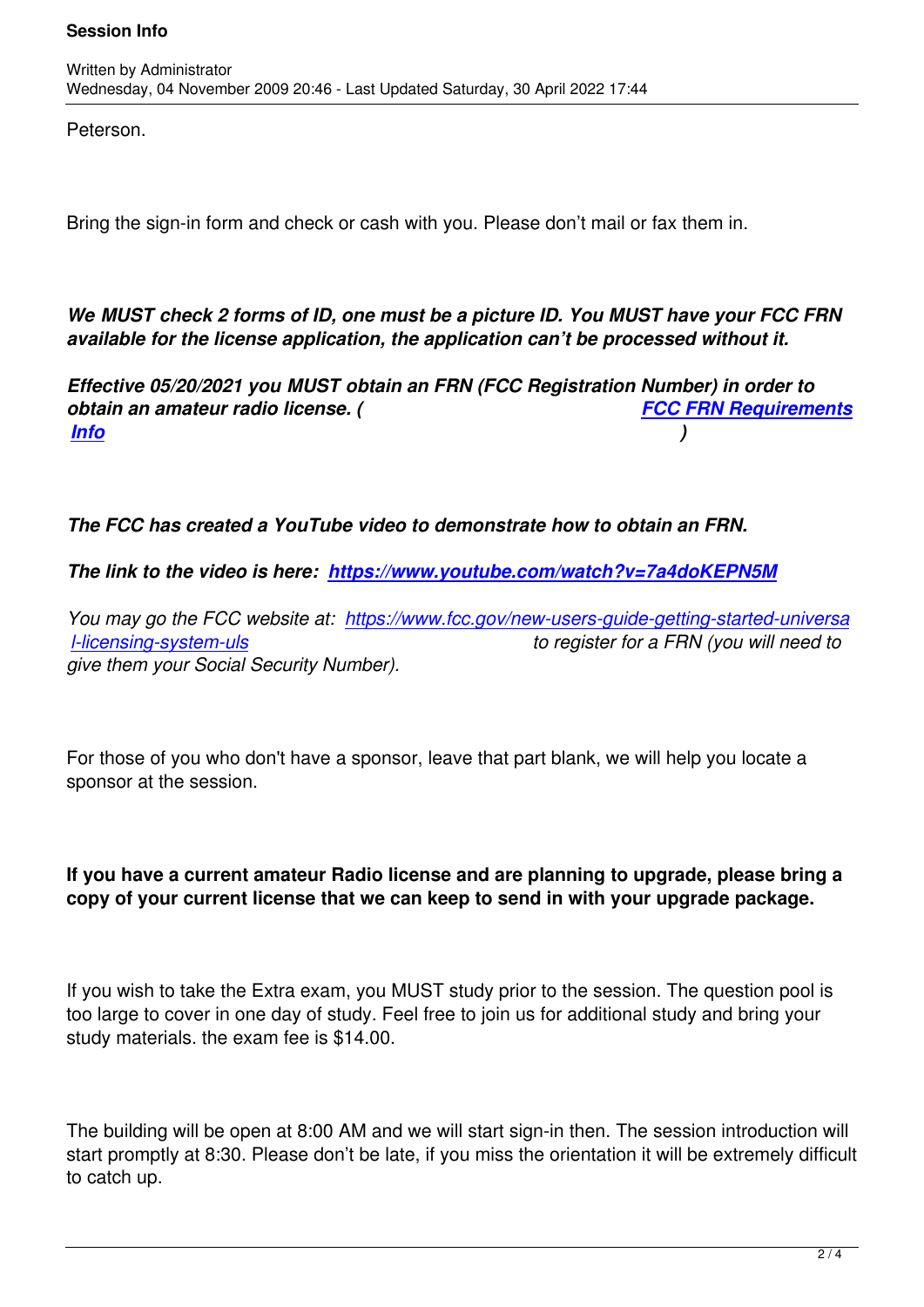#### **Session Info**

## *The session will be at:*

#### **American Legion Willow Glen Post 318** 1504 Minnesota Ave. San Jose, CA 95125